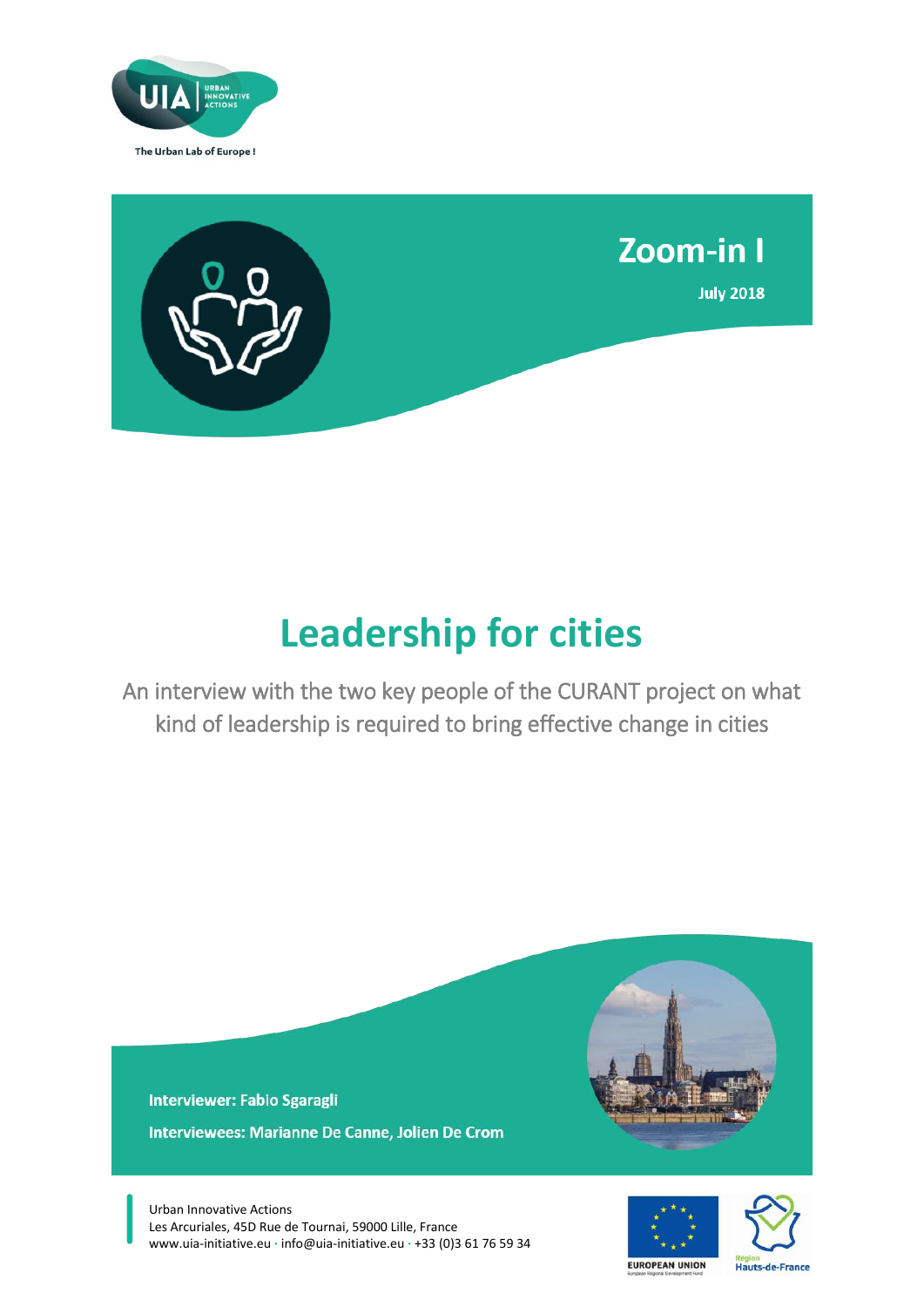# **Introduction**

When I first started to work with cities in generating change, my background as trainer and coach immediately pointed my attention towards the people involved first hand in that change. How is it possible to think about change at the urban level without thinking about the human component, to my view the most important ingredient of all?

Therefore, in the context of my support to the City of Antwerp as a UIA expert on the CURANT project, I immediately focussed part of my attention to the way the project and the team were being managed. As this complex project was unfolding, addressing the complex challenge of integrating migrants and refugees in the City's community, I was struck by how smoothly everything was going, and how inevitable difficulties and set backs were being faced with determination and drive. According to my opinion, a great merit has to be given to the team as a whole, with the quality and commitment of the people involved in the project implementation, and in particular to the two women leading it: Marianne De Canne and Jolien De Crom, respectively Project Coordinator and Project Manager of the CURANT project.

For this reason, my first Zoom in on the project is dedicated to them, and to exploring female leadership and the way it can help address some of the most pressing issues affecting cities today. I decided to use the interview format, as I am convinced it is better to let leaders express their views on how they operate, rather than trying to interpret it. What follows is my notes from the interview, which happened via Skype on 23 May 2018. I should like to thank you both Marianne and Jolien for the time they dedicated to me for this interview, and apologies if my ability to "register" their views has been not proven up to the challenge of conveying difficult concepts into plain language.

# **The interview**

## **1. What is leadership to you? What are the characteristics of a leader in your opinion?**

- **Jolien:** Leadership is complex. Being a leader is more than just getting a title from your organisation. A leader is a motivator of a team, a coordinator of tasks / departments / partners, so a mix between taking into account content and people. A leader always needs to keep the bigger picture in his/her head and even make decisions that aren't always popular. This is still a learning process for me. I think it's hard sometimes to do good for all parties involved.
- **Marianne:** Talking about leadership makes me think of Obama, he is an intelligent, thoughtful man, but most of all he is respectful of the people he works with. Respect for others is important because everyone is important and everybody can make a contribution. You earn respect by giving respect. You need to try to get the best out of your team, and everybody is different, so you need a different approach with each of them.
	- **Jolien:** A leader can only be good when he/she brings people together and motivates them to work together to reach a common goal. You need to share the reasons of your decisions: you hope that everybody in the team is on the same line, but that is not true. Translate decisions for your team is one of the many tasks of a leader. That creates engagement. Help them discover their talents is another one. It is not just about reaching the goals of the project, but to help your people grow and develop.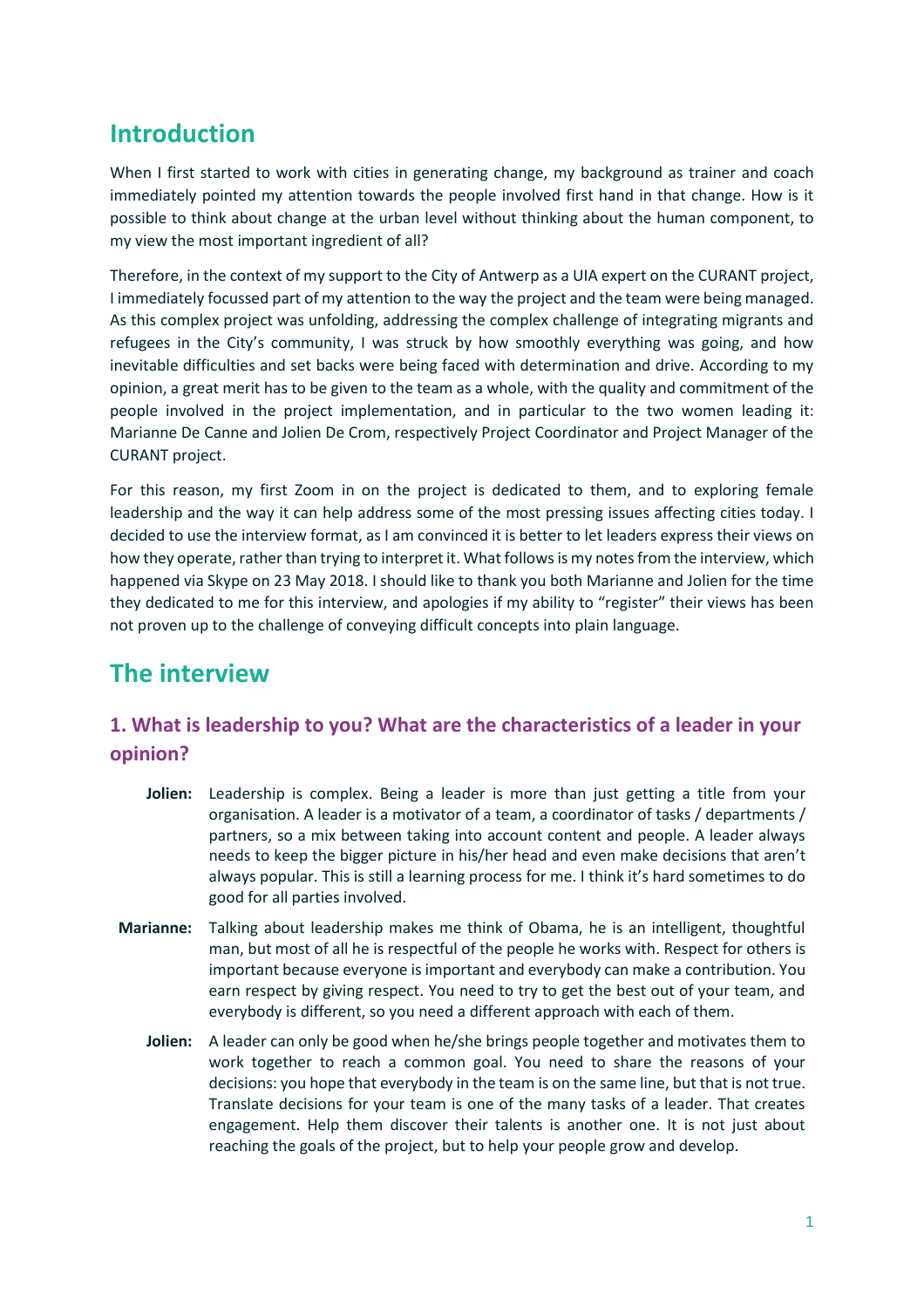## **2. Do you perceive yourself as a change leader? If so what is your role as a change leader and what do you need to do differently in order to succeed?**

**Jolien:** Yes, I see myself as a change leader. The positive thing is that CURANT started as a new project, with a new team and without any existing structures or platforms. Everything needed to be invented from scratch, and this calls for flexibility, not just from you but from the whole team, and that's the reason why it takes leadership to get things going.

The role as a leader in a project like this is to make change acceptable by the team by explaining them the why, the purpose, and involve then in decision making. A leader needs to see the change that needs to happen and let his or her team brainstorm, be creative, and involve them all the way along the process. You can't just wait until something happens, you need to anticipate.

Until you start the project you really do not know how it is all going to play out, and if the actions will lead to a change. We are still in a learning process and we need to get better at what we do. I am convinced that this project will be good for participants and for the team as well. I am scared about the sustainability of the results, or that the change we want to bring to the city might be smaller than expected.

**Marianne:** Starting up a new project means that you have to be flexible and open to change. Moreover, with a project like CURANT, you want the outcome to be a sustainable change. You need good communication skills to work together with internal and external partners and have to be able to convince them of the goal of the project and the importance of working together to realise a good result. To start a new big project as CURANT you also need to be resilient. After a setback, you need to motivate yourself and your team to go on.

## **3. What kind of change would you like to see in your city as a result of CURANT's success?**

- **Marianne:** We hope that the outcome of the project will make a difference in the future. Elections will happen at the end of the year and new legislation is coming, so there are many things at present that we cannot predict and that could impact on the project. I am still hopeful. There is more focus on co-housing for students in town now, and this is one of the impacts that the project is having. Sometimes it is difficult to keep the intentions and big picture clear at all times, especially when you are so focussed in the day to day struggle. Even if my position in the organisation would change I would still want to know how CURANT is evolving.
	- **Jolien:** CURANT tests several assumptions and implements a lot of new ideas/theories. Overall, I would like the city of Antwerp to take into account the results of the project, whatever they will be. Listening to the results and do something with the findings is important. A project shouldn't just be temporary and die quietly with the final report. A project should mean something afterwards and be worthwhile even after its end. So, whatever we learn about the project, dissemination of the results is key. Of course, I would like to see that the City will invest more in unaccompanied young refugees as a result of the project, as this group remains very vulnerable. I also hope that this project will move people: neighbours, partners, Flemish youngsters, and refugees. Bringing all of them together gives me hope that they will learn from each other and will change their perception of each other as a result of the interaction.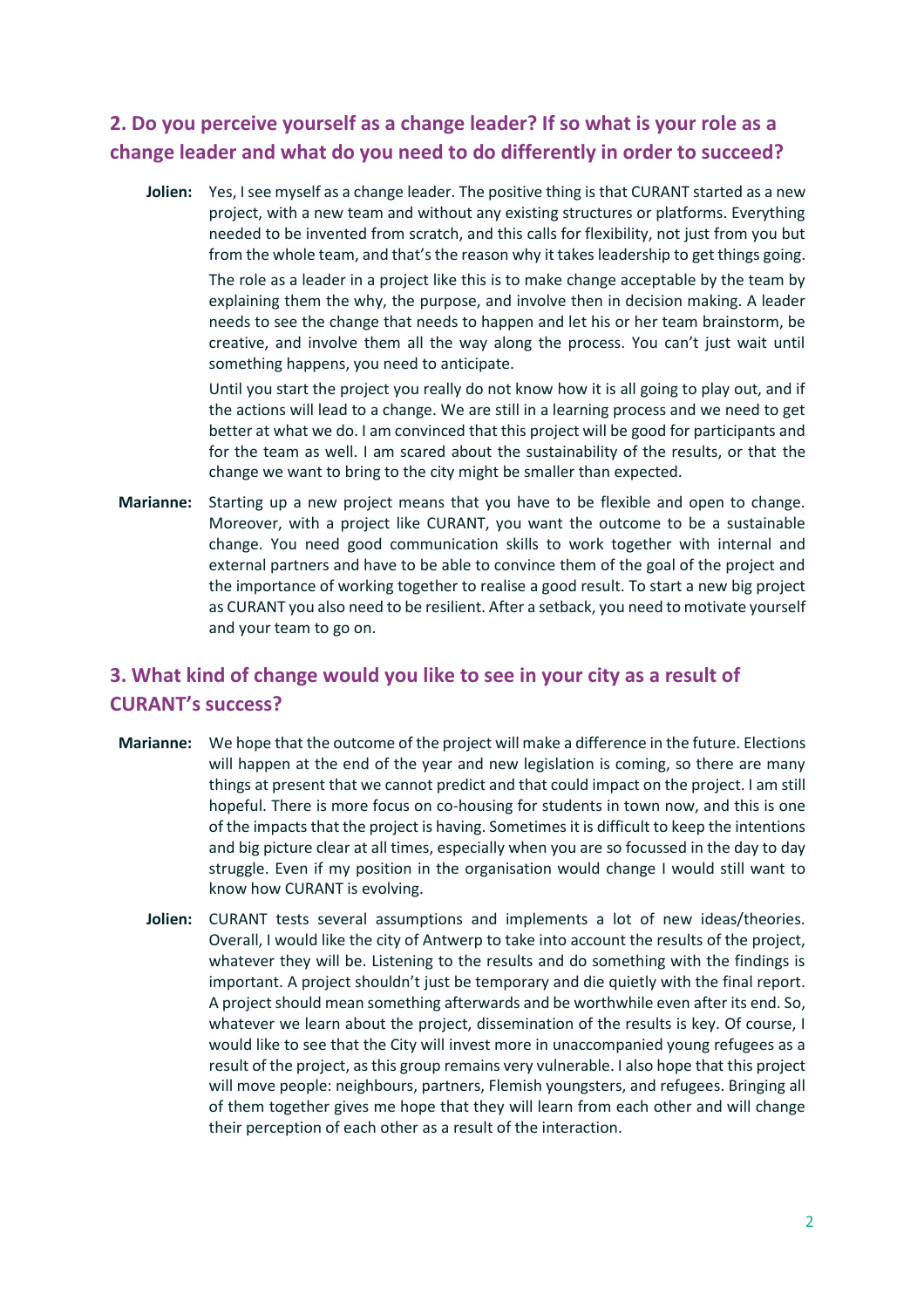#### **4. What drives your motivation?**

- **Marianne:** I like finding solutions to problems, and I like facing tough challenges. I started off my career as a social worker, so I guess making a difference has always been important for me. The incident we had a few months ago, which you Fabio reported in your first Journal, was a little of a setback. I was scared that the incident would have an impact on the project, and the way it would have been perceived as a result of that by public opinion, the media and the stakeholders. That made me shift my attention to the way we can prevent problems from emerging, even though we all know that CURANT is a complex project with many variables at play at all times, including the most sensitive of all: the human factor.
	- **Jolien:** My motivation comes from the fact that you can make change happen, you can take action, that you are not fixed in a structure but you can really do something. You need to take your responsibility, and that's hard sometimes, but you also get recognised for it. This project takes me out of my comfort zone every day and I love it. Another important aspect for me is that you need to create new rules and conditions, not just adopt them from others. You need to invent new things. Of course, this must be a challenge up to your strengths, otherwise it can quickly turn into stress. Nobody tells you what to do and how to do it, and that sometimes can create anxiety, but it is part of the job of a leader.

#### **5. How do you support the people in your team through change, especially when they have no control or choice?**

- **Jolien:** Communication and engagement are important factors. You must involve your team in the process and keep them informed. Sometimes they might have no role in the decision and therefore have no choice, but explaining them why things need to happen in a certain way and let them see the benefits of it helps. At the same time, I want to know why my team members do what they do. It is important to learn how your team members think, so that you can establish a better relationship with them. In this project, some of my team members do not depend functionally from me, but I invest time in supporting them anyway, because in that way they work better. I try to have as many conversations as possible face to face, so that you can feel their emotions, sense their human aspects. This is to me what a real team is about.
- **Marianne:** You must work together on the change you want to see, and on the change that was not planned. This can be hard, as people usually prefer to have a lot of structure and processes in which they can feel "safe". to face uncertainty at all times. In an innovation project like this one, which is always moving and changing, focussing on the results rather than the processes gives people a sense of the impact of their hard work and gives them also motivation to go through the hard times.

## **6. How do I build relationships and persuade supporters, detractors, and fence-sitters to get on board with the implementation challenges the project is facing?**

**Marianne:** I do not have a direct interaction with the political representatives, but with my department head. But I know the political sensitivities, I am more aware of it than the rest of the people that work in the project, so my role is to help the team navigate in the unchartered waters of the political landscape, and that is important because you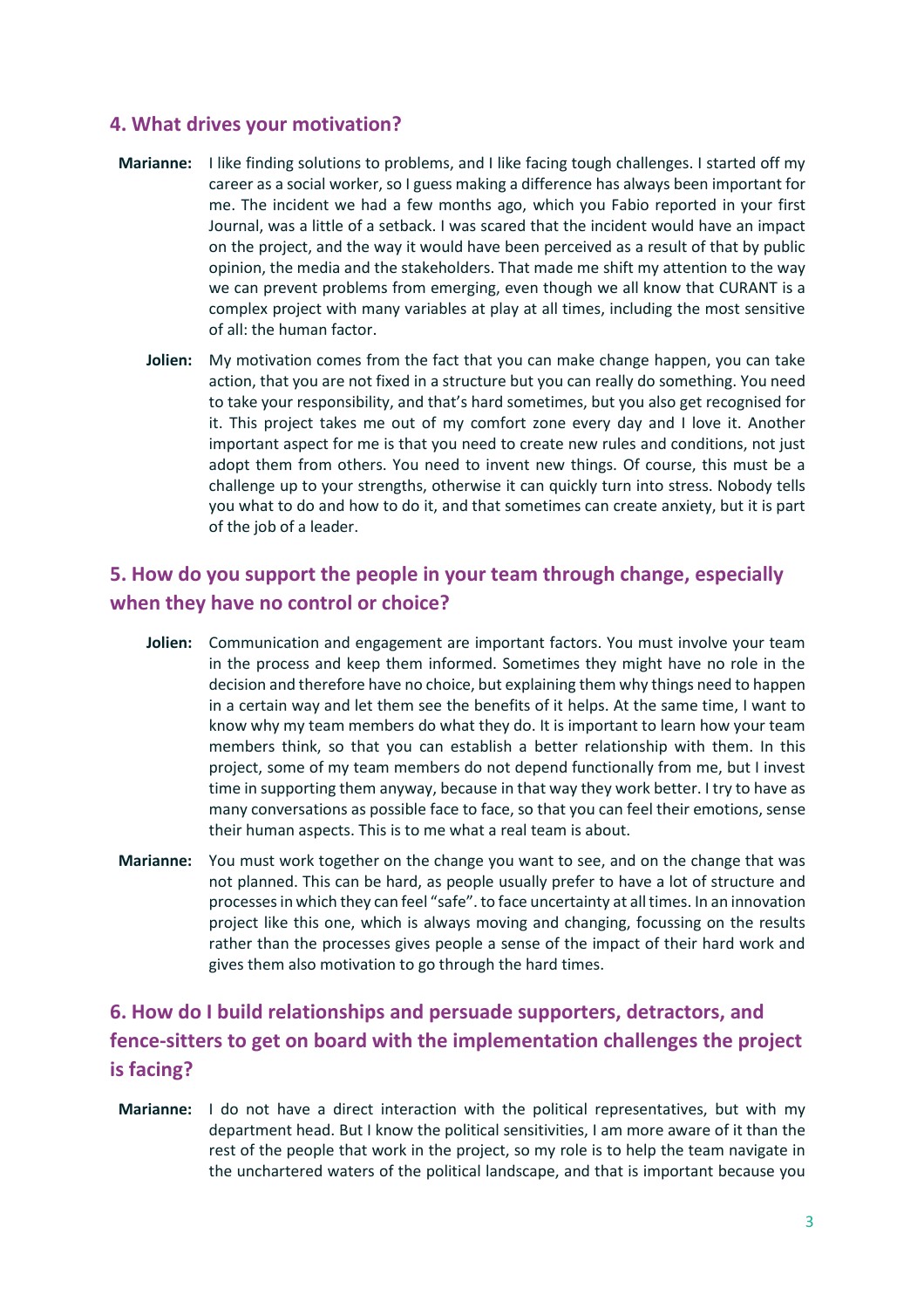can help the team to make the right choices. Recognising boundaries is part of what I need to do. When I operate in my role, I always keep in mind the target group of the project, which is made of vulnerable people, and my mission to help them find their place in society. But depending on who I have in front of me, I emphasize different aspects of the project, because I know I need to "sell" it to different stakeholders in different ways, so that I can be an effective gatekeeper and create the space in which the team can operate.

#### **7. How do you lead change in the context of the larger organizational culture of the local administration and political reality?**

- **Jolien:** This is indeed hard. I'm a small fish in a big pond and CURANT is only one of the many projects of a huge organisation. First of all, CURANT gets a lot of free space to test new things, implement new procedures, etc. I am grateful for that. In our organisation, there are many departments that have much less freedom for the implementation of new ideas. Secondly, indeed we depend of political backing: big decisions need to be approved and sometimes decisions taken elsewhere do not fit with the project's implementation. Therefore, communication is key, and that is part of what Marianne does. Can we communicate and find a balance between what needs to be accomplished and what the board thinks is better politically? Taking time to explain to the board why change is important and support them in their decisions is key, as the project affects people's lives.
- **Marianne:** So far we implemented 48 individual trajectories and most of them went well. But people do not look at the 48 that went well, but to the few that went less well. It is difficult sometimes for me to get everybody on the same page. I guess keeping a communication channel open at all times helps, and working hard to align everybody to the mission and results that the project wants to achieve is very important. A lot of time has to be devoted to this, otherwise the risk is for the project to get side-lined pretty fast.

#### **8. What are your best hopes for the project you lead?**

- **Jolien:** First of all, I hope that some of the things we are testing will continue after the project ends, that the project will lead to some changes in people's mind-sets and that some results will be mainstreamed in our organisation. I also hope that this project will produce positive outcomes for each youngster involved. I also would like others to learn from it, so that when the project ends the knowledge will not be wasted.
- **Marianne:** I hope that CURANT proves to be a successful approach for the integration of vulnerable groups in society; that it works out especially for them; and that it can be used as an approach on a permanent basis by the city, and by other cities in Europe as well.

## **Conclusions**

Leadership is a complex and multi-faceted concept. At the same time, it is something that everyone can agree is important, but struggle to define or identify in a systematic way. While many might argue that they 'know it when they see it', few can articulate a precise process for recognizing and acknowledging effective leadership, let alone creating and then further developing it. Too often, the word leadership is associated with the near deification of 'great people' – charismatic individuals who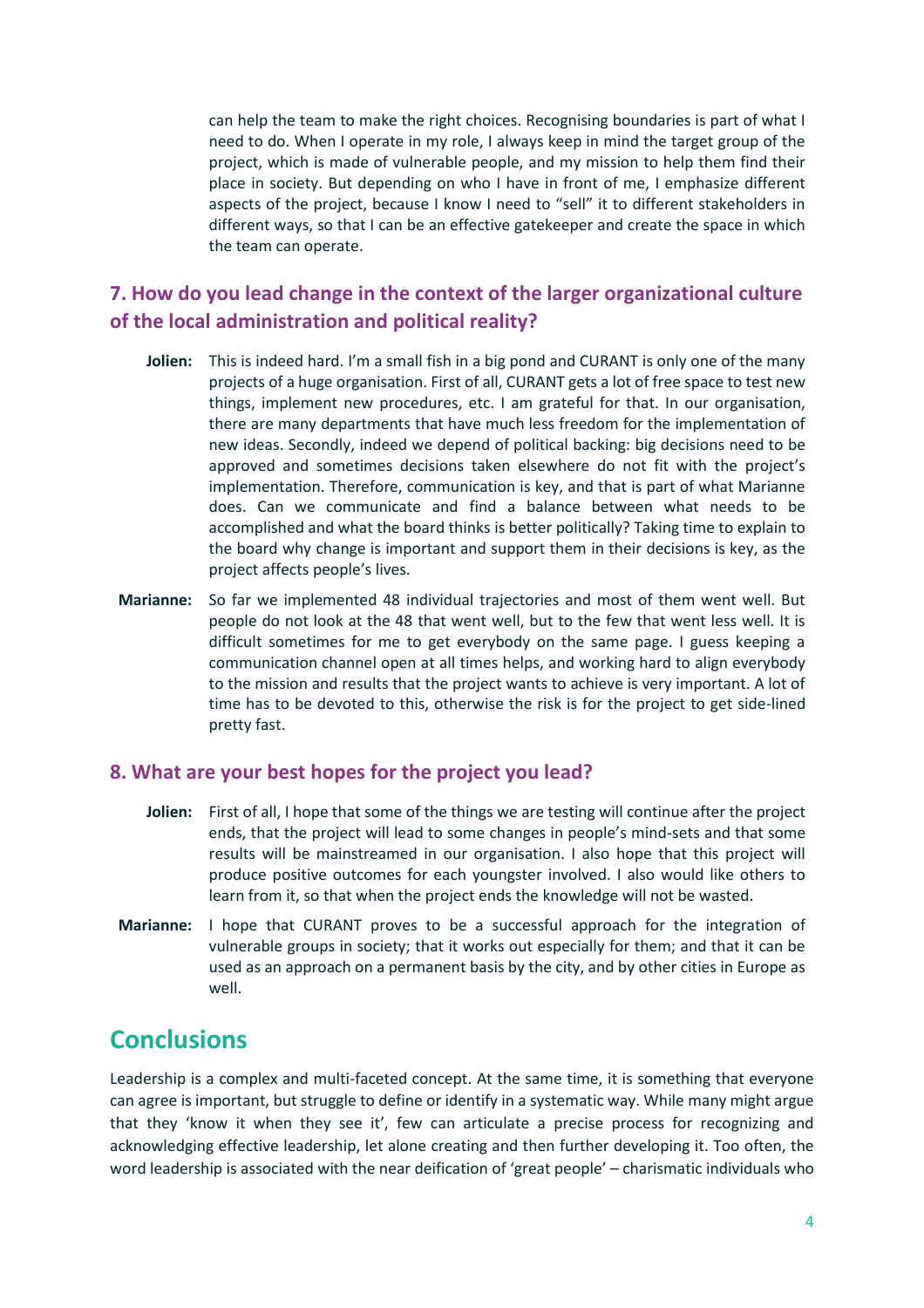are seen to be an important lightning rod for bringing about change and positive development. **The challenge of understanding leadership is even greater when we consider the leadership of places** – such as cities, regions or small rural communities – where the task of leadership appears much more complex than in a hierarchical organization, such as a company, central government department or city administration. But leadership is exercised everyday by many people at all levels of society, in their daily lives and professions. Beyond historical accounts, the world is full of "ordinary" people making extraordinary things happen.

What this interview teaches me is that in order to lead change in complex urban systems, leaders operating within local administrations need to be able to display strength and compassion at the same time, balance rationality and emotions when dealing with people, see the present but learn from the future as it unfolds when facing tough challenges. Within complex systems, the work of a leader is about recognising diversities (of talent, worldviews and characters) and be able to work effectively leveraging diversity, rather than trying to simplify it. Complexity is the resultant of different forces pulling in a variety of directions with different speed, so mastering the ability to read those forces and be able to steer them, rather than control them, makes it possible to generate new things and bring them into the world.

The UIA programme, with its large-scale experimentations for positive change in many EU cities, represents a unique testing ground for understanding the leadership required to implement innovative solutions to crucial urban challenges. Whilst great attention is posed to reflect on policy design and innovation, and the mechanics behind change processes, **little attention is still devoted to reflecting on the human qualities necessary to carry on this kind of exercise** and to see them through until the end of the projects. **Yet, it is teams of people behind UIA projects**, and the success of those projects depends greatly on their skills and competences, as well as on their leadership traits. Therefore, I hope this output can be a useful tool to help other civil servants in EU cities to reflect on their own experience when trying to carry out innovation and change in their contexts, and might inspire others to work on their personal development in order to become more able to exercise leadership for positive change in their communities.



*Left: Jolien De Crom; Right: Marianne De Canne*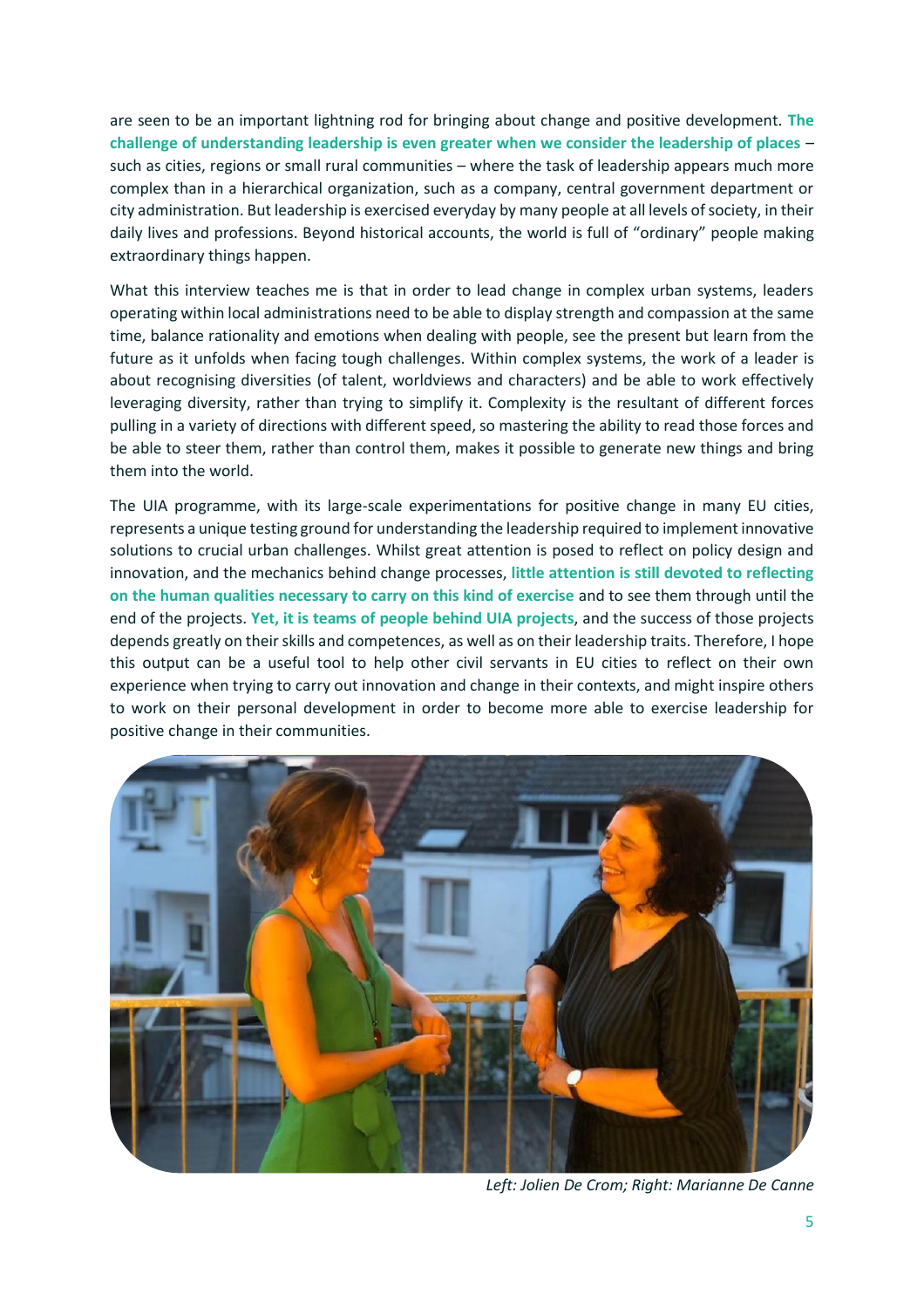# The CURANT project

The CURANT project seeks to provide integrated services for unaccompanied young refugees once they reach adulthood and are no longer entitled to benefit from social protection as an unaccompanied minor. It will combine co-housing and social integration schemes with volunteer buddies (young local residents aged 20-30 years old) for one to one integration and circular integrated individual trajectories. A total of 66 co-housing units will be set up through purchase, renovation and private renting. In these units, a minimum of 75 unaccompanied young refugees will cohabit with Flemish buddies for at least 1 year. The buddy helps the refugee with different aspects.

The refugees are intensively guided during the whole project, on different levels such as through a social network and integration, education, independent living, language learning, leisure time, psychological counselling and professional activation. During the project, the University of Antwerp measures the impact of the cohousing and intensive support on the integration of the young refugees.

The project aims to help the target group with education, training and work, creating a network of supportive relations and dealing with (war) trauma. The refugees transcend their status as welfare beneficiaries and are able to create a good future in Antwerp. In turn, their success stories set an example for their peers as they personify an effective integration. Positively integrating young refugees to society contributes to a more harmonious urban community and an increased public safety.

The buddy's will sharpen their intercultural qualities and take up an exemplary role as pioneers of a welcoming society. In the meanwhile, both groups benefit from living in affordable housing. The main partners will have actively acquired expertise on working with the target group. Thus, they are able to develop cooperative working methods, allowing regular future services to be tuned.

The project on the UIA website: http://www.uia-initiative.eu/en/uia-cities/antwerp

The project partnership:

- City of Antwerp
- Solentra (Solidarity and Trauma) unit of the psychiatric division of UZ Brussel
- JES vzw 'urban lab' for children and youngsters in Antwerp, Ghent and Brussels
- Vormingplus stimulating active participation in society
- Atlas integration office in Antwerp
- University of Antwerp

## Fabio Sgaragli

As a UIA and URBACT expert, Fabio works with cities to support them in their innovation efforts when dealing with complex urban challenges. With over 20 years of experience in leadership for innovation, Fabio works for Fondazione Giacomo Brodolini, a European think tank on local economic development.